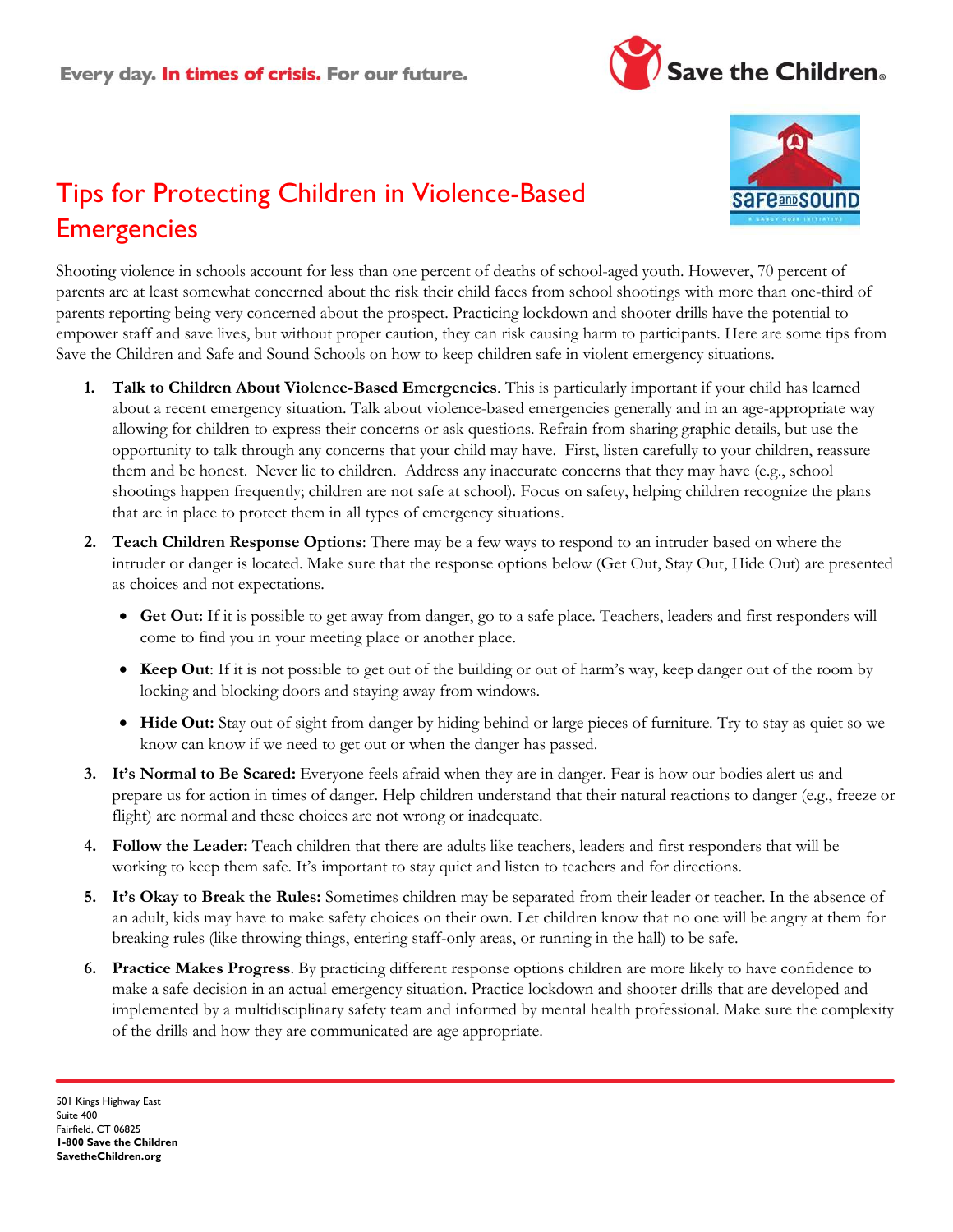### Every day. In times of crisis. For our future.





- **9. Be Reassuring:** Children model their reactions on adult behavior so effective drills should result in staff who inspire calm and confidence in children. Remind children that there are caring adults who will be working to keep them safe in all types of emergency situations.
- **10. Learn to Recognize Signs of Trauma:** Although it may be normal for children to be a little anxious during emergency drills, if children appear extremely fearful, angry or withdrawn during or following a drilling exercise seek professional help. Involve mental health professionals in the development and implementation of drilling exercises.

#### **Sources:**

*[Stay Safe Choices](http://www.safeandsoundschools.org/straight-a-security/)*. 2013. Safe and Sound: A Sandy Hook Initiative.

*[Best Practice Considerations for Schools in Active Shooter and Other Armed Assailant Drills.](http://www.safeandsoundschools.org/wp-content/uploads/2014/12/BP_Armed_Assailant_Drills.pdf) 2014.* National Association of School Psychologists and National Association of School Resource Officers.

# Emergency Education and Training Activities

#### **Basic: All ages**

**Introduction to Safety Concepts:** Help children learn to identify adults who can help them in emergency situations, including what they might look like (i.e., with uniforms, or masks) and what kinds of tools they carry as helpers. An example would be inviting a first responder to visit your classroom or program.

**Familiarity with Surroundings:** Tour the building or facilities and have a scavenger hunt helping children recognize possible exits, phone location, first aid materials, light switches, supplies kits, and other materials. Help kids get basically familiar with areas that are typically off limits during a school or program hours, such as the staff lounge, front office space and other halls or doors that could be used for evacuation or sheltering in place during an emergency.

#### **Beginner: Elementary and above**

**Educational Media:** Present age-appropriate, non-threatening stories of emergency protocol that help children see safe behaviors being practiced. Ensure a multi-disciplinary team is involved in the development and/or review of the materials and present to parents in advance so they can choose to opt out their child.